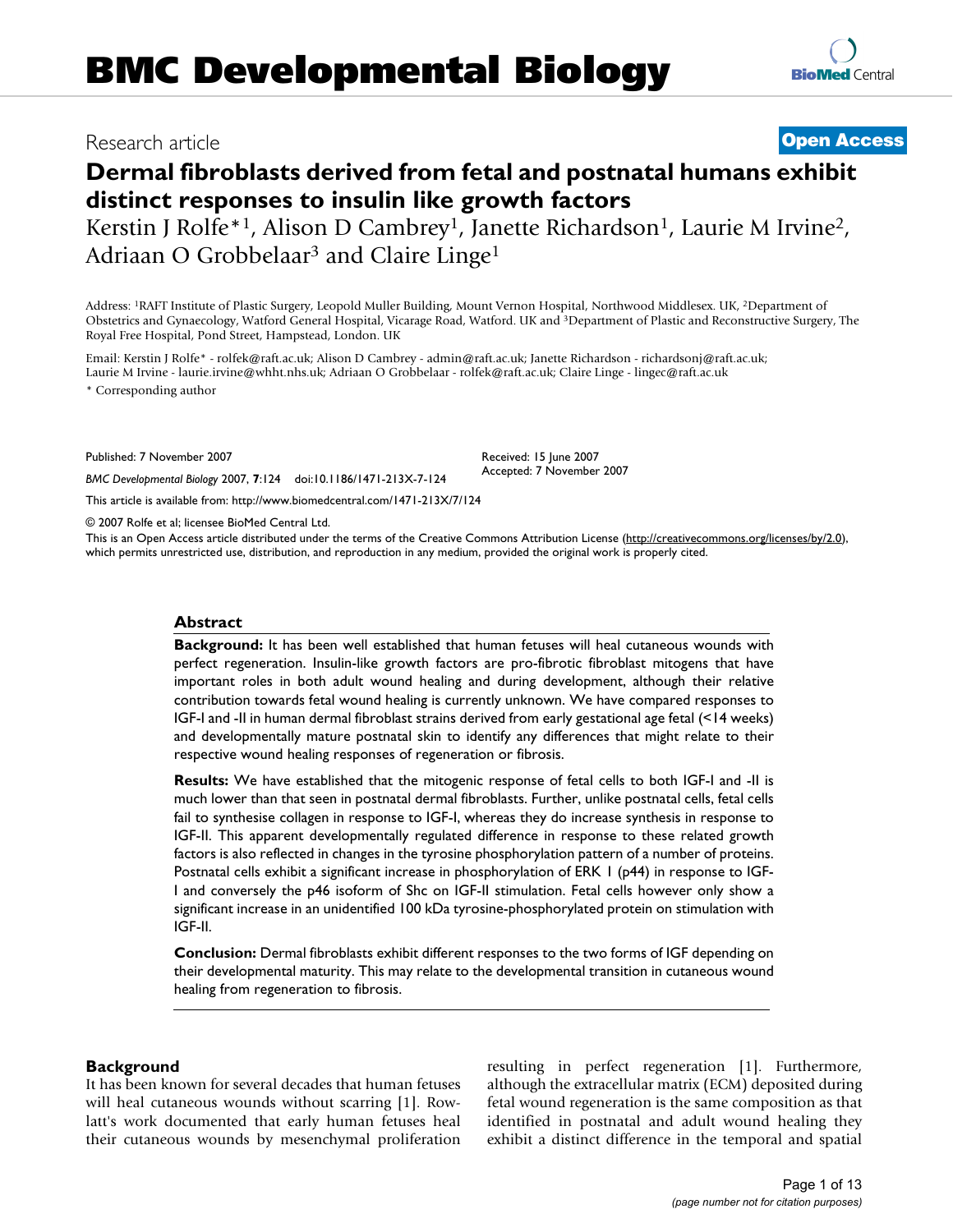distribution of each component. For example, the deposition of collagen in fetal repair is indistinguishable from that of the surrounding uninjured tissue whereas in the postnatal human, collagen deposition during wound healing is disorganised [2]. It has therefore been proposed by a number of groups that fetal fibroblasts are the key repair 'effector' cells because it is believed that they dictate collagen deposition, the main component of the dermal ECM [3].

IGF-I is believed to play a role in adult wound healing through its action on fibroblasts and others have shown that the expression of IGF-I and -II increases substantially between days 1–21 post wounding [4,5]. IGF-I plays an important role in cell growth both *in vitro* and *in vivo* [4]; and is known to stimulate fibroblast mitogenesis and ECM synthesis[6]. IGF-I's biological actions are mediated by its receptor, a tyrosine kinase, IGF-IR [7]. Binding of IGF-I to its receptor (IGF-IR) results in receptor autophosphorylation followed by phosphorylation of a number of adaptor signalling proteins such as Shc [7]. Studies have shown that the phosphorylation of Shc followed by MAPKs causes mitogenesis and that IGF-I increases collagen type I mRNA also via the MAPK pathway [8,9].

Treatment of wounds with IGF-I has been shown to accelerate wound healing by the stimulation of fibroblast collagen synthesis, in addition to its mitogenic effect on both keratinocytes and fibroblasts [10,4]. However IGF-I has also been implicated in a range of fibrotic conditions e.g. keloids, hypertrophic scars, Crohn's disease, fibrotic lung disease and glomerular disease [11-14].

Although both IGF-I and IGF-II are expressed in the embryo, IGF-II is thought to have a predominant role early on in development [15]. IGF-II is a member of a small family of genes that have been shown to be subject to genomic imprinting [16,17]. An imprinted gene is expressed primarily from one specific parental allele and such genes have been shown to exert important effects, primarily on fetal development. IGF-II acts through the same receptor as IGF-I, the tyrosine kinase IGF type I receptor, but also binds both the insulin receptor and the IGF type II receptor which is thought to be responsible for IGF-II degradation [18]. DeChiara et al, showed that IGF-II is required for normal fetal growth, as IGF-II null mice were 60% smaller than their wild type littermates [19,20]. However, these growth deficient animals were otherwise apparently healthy and fertile, so IGF-II is not essential for development or survival. Conversely experiments on IGF-I homozygote knockout mice (Igf  $I^{-}$ ) have shown that animals are not only reduced in size but display severe muscle dystrophy and most (>95%) died at birth [21]. Clearly therefore both IGF proteins play distinct roles during fetal development and growth. Nevertheless the relative contribution of each IGF during fetal wound healing is currently unknown.

The aim of this study was to determine if early gestational age human fetal dermal fibroblasts (FDF) respond in the same manner as their developmentally mature counterparts (MDF) to the addition of exogenous IGF-I and IGF-II with regard to proliferation, collagen production and finally intracellular signalling. Any differences detected may contribute towards the ability of fetal but not developmentally mature fibroblasts to regenerate the dermis rather than form scar tissue. Our data demonstrates clear differences in cellular responses between the two cell types, with FDF demonstrating minimal mitogenic response to either form of IGF and failing to synthesise collagen in response to IGF-I but not IGF-II. Distinct patterns in the phosphorylation of intracellular proteins in response to IGF stimulus were also identified for FDF and MDF. The contrasting responses of dermal fibroblasts from different developmental stages to these important cytokines may well relate to their dissimilar wound healing responses of either perfect regeneration of dermal architecture or crude filling of the tissue deficit by scar tissue formation.

# **Results**

# *Fibroblast proliferation*

A comparison of the proliferative responses to IGF-I and IGF-II by FDF and MDF are shown in Figure 1A and 1B respectively. Identical results were obtained using the WST-1 assay (Figure 1) and the crystal violet proliferation assay (data not shown). MDF demonstrated a clear dose dependent response to IGF-I, with significant increases in cell number above that observed by the untreated control at all concentrations tested ( $p < 0.05$ ; Figure 1A). The increase in MDF cell number reached a maximum of over four times that of the untreated control at the highest concentration tested (300 ng/ml). In contrast FDF showed a less profound response with a much lower maximal response of twice that of the untreated control, which was reached at a lower concentration of IGF-I at 25 ng/ml, although only became statistically significant at 100 and 300 ng/ml IGF-I (p = 0.0005 and 0.0013 respectively). This response was significantly lower than that exhibited by the MDF cell strains at the two highest IGF-I concentrations tested (100 ng/ml,  $p = 0.0366$  and 300 ng/ml,  $p =$ 0.0169).

The proliferative response to IGF-II was almost identical to that of IGF-I, showing an increase in proliferation induced for both cell types although again to a lesser extent by FDF compared to MDF cell strains (Figure 1B). FDF showed a significant increase ( $p < 0.05$ ) throughout the concentration range used compared to untreated cells, whereas although MDF exhibited a greater response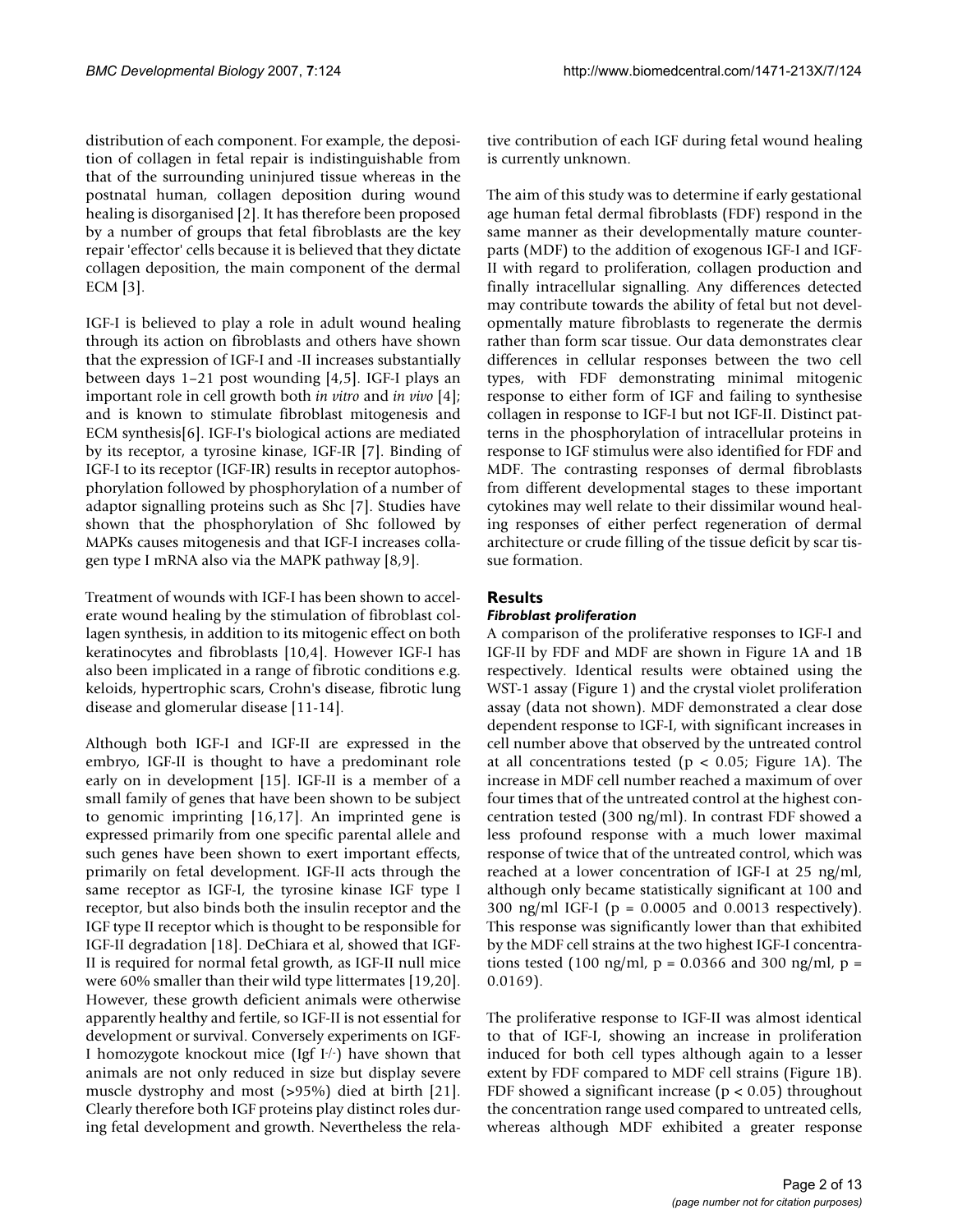

#### **Figure I**

**Proliferation response of dermal fibroblasts to IGF-I and IGF-II**. A: The mean proliferation curve in response to IGF-I at 72 hrs for both FDF (open squares;  $n = 3$ ) and MDF (closed diamonds;  $n = 3$ ) in 0.4% FCScontaining medium. Error bars = SEM. (\*p = < 0.05; \*\*p = < 0.005). FDF only showed statistical difference at 100 and 300 ng/ml. MDF showed a statistical increase in proliferation at 25 ng/ml, 50 ng/ml, 100 ng/ml and 300 ng/ml compared to untreated controls. B: The mean proliferation curve in response to IGF-II at 72 h for both FDF (open squares; n = 3) and MDF (closed diamonds;  $n = 3$ ) in 0.4% FCS-containing medium. Error bars = SEM. ( ${}^*p$  = < 0.05). FDF showed a statistical increase throughout the concentration range compared to untreated controls. MDF showed a statistical significance from the untreated control at 100 and 300 ng/ml.

throughout the concentration range this was only significantly different from their untreated controls at 100 ng/ml  $(p = 0.0500)$  and 300 ng/ml  $(p = 0.0350)$  due to high variability at lower concentrations. Nevertheless the maximal response seen with MDF cell strains was again over four times greater than untreated controls, whereas that seen for FDF strains was significantly lower at  $100$  ( $p = 0.0320$ ) and 300 ng/ml ( $p = 0.0039$ ) being only twice that seen in the untreated FDF control.

#### *Collagen synthesis*

Modulation of collagen synthesis by IGF-I and II were estimated *in vitro* and the responses between FDF and MDF cell strains compared. IGF-I elicited a dose dependent increase in collagen synthesis by MDF (Figure 2A). Collagen synthesis became maximal at concentrations of 50 ng/ ml and over, a 39% (p < 0.05) increase above that elicited by untreated control cells. By contrast, non-collagen pro-



#### **Figure 2**

**Collagen production in response to IGF-I**. Radio-labelled proline uptake assay demonstrating modulation of protein synthesis by IGF-I. Panel A and B depict IGF-I elicited changes in collagen and non-collagen synthesis respectively, by FDF (n = 3, open squares) and MDF (n = 3,<br>closed diamonds). All data is represented as cpm/10<sup>5</sup> cells (mean ± sem). Panel C illustrates changes in relative collagen synthesis between MDF and FDF in response to IGF-I; data represented as % (mean ± sem). \* p = < 0.05. MDF cell strains demonstrated significantly higher collagen synthesis than untreated controls at 50 and 100 ng/ml of IGF-I ( ${}^{*}$ p = 0.034 and 0.047 respectively); and significantly higher %RCS than untreated controls at 10, 50 and 100 ng/ml of IGF-I (\*p = 0.047, 0.021 and 0.028 respectively). In contrast FDF cell strains showed no significant effect of IGF-I treatment on either collagen or protein synthesis over the entire titration range.

tein synthesis did not significantly alter in response to IGF-I, regardless of concentration assessed (Figure 2B). A comparison of the effect of IGF-I on the levels of collagen synthesised as a proportion of total protein produced over the exposure period is shown in Figure 2C. This demon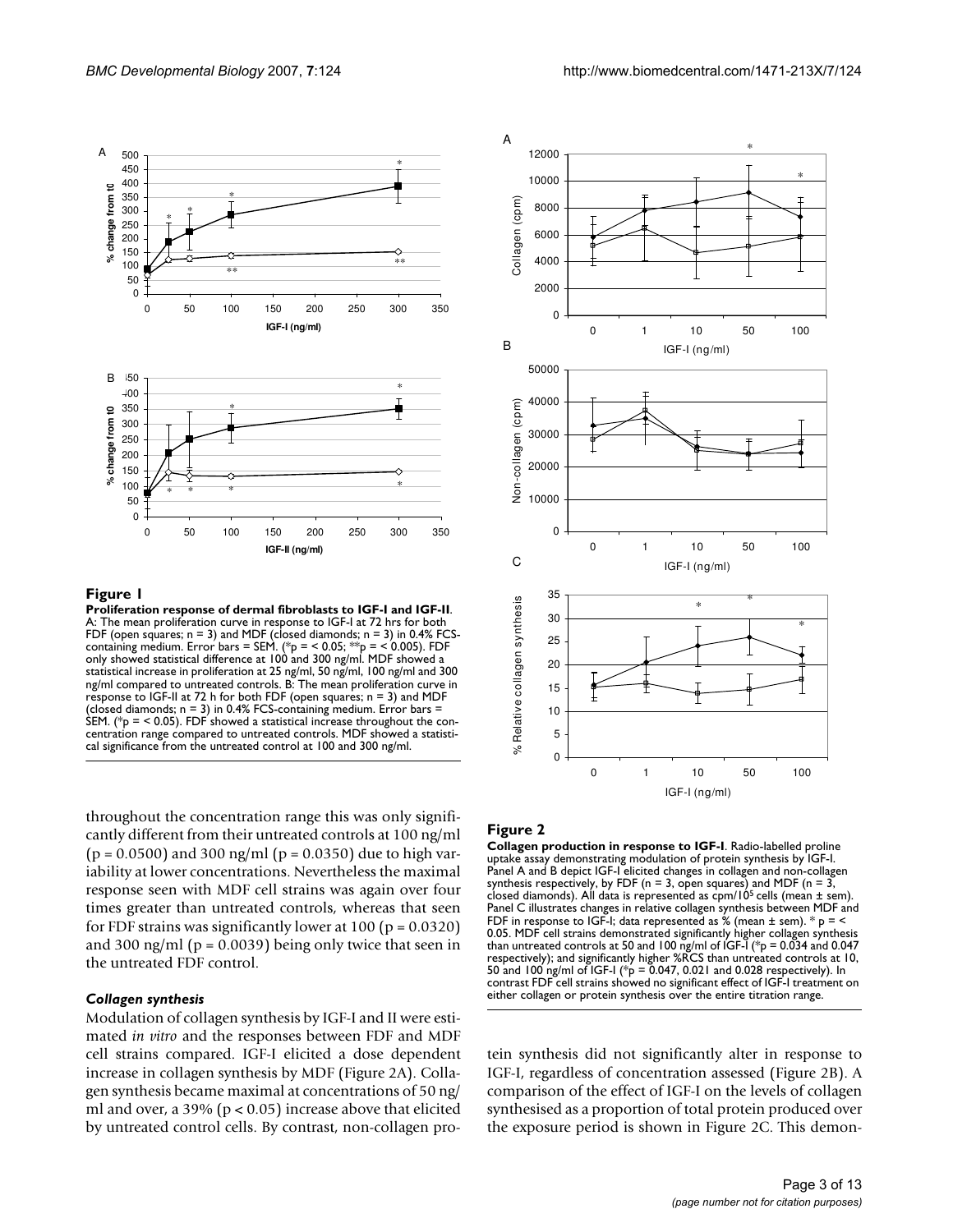strates that IGF-1 (10 – 100 ng/ml) significantly and selectively increases collagen synthesis; above any effects on total protein production compared with untreated control cells ( $p < 0.05$ ). In contrast, FDF did not exhibit any significant response to IGF-I, with regard to either collagen or non-collagen synthesis. Indeed ANOVA analysis of the relative collagen synthesis data determined a statistically significant difference ( $p = 0.016$ ) in the response of FDF and MDF.

Figure 3 demonstrates the contrasting results obtained with IGF-II, with the only significant increase in collagen synthesis (36% over that of the untreated control) being exhibited by fetal cells at 100 ng/ml (Figure 3A). There was no significant effect on general protein synthesis by either cell type and IGF-II had no significant effect on either total or relative collagen synthesis of MDF over the entire concentration range tested. ANOVA analysis of collagen synthesis as a proportion of total protein synthesis demonstrated that fetal cells show a significantly different relative collagen synthesis over that of MDF ( $p = 0.010$ , Figure 3C), with FDF being significantly higher than MDF at 50 ng/ml of IGF-II ( $p = 0.016$ ).

#### *Quantification of IGF-I Receptor (IGF-1R)*

Protein lysates from quiescent cells treated with serum free media alone were analysed for expression of IGF-IR using SDS-PAGE and Western blotting using a specific antibody. A typical Western blot for both IGF-IR and loading control together with the graph showing the densitometric analysis of band density after correction for equal loading is shown in Figure 4A–B. Statistical analysis failed to detect any significant difference between the IGF-IR expression of FDF cell strains and MDF (n = 3 each). Fluorescence activated cell sorter (FACS) analysis was also performed (data not shown) on FDF and MDF cell strains  $(n = 2 \text{ of each})$  to quantify the relative levels of cell surface IGF-IR, and demonstrated no significant difference between the two different cell sources.

#### *Intracellular signalling*

### *Tyrosine phosphorylated proteins*

Protein lysates from quiescent cells treated with serum free media alone (unstimulated control) or with the addition of either exogenous IGF-I or IGF-II were analysed by Western blot using an antibody specific for tyrosine phosphorylated proteins. Western blots were assessed by densitometry after ensuring that each sample had equal loading by the use of the MemCode Reversible™ protein stain (Figure 5B). A number of tyrosine phosphorylated protein bands were clearly identified in both untreated FDF and untreated MDF lysates and IGF-I or IGF-II stimulated groups (Figure 5A and 6A respectively). The pattern (number and position) of tyrosine phosphorylated bands was the same for both FDF and MDF cells strains and did



#### **Figure 3**

**Collagen production in response to IGF-II**. Radio-labelled proline uptake assay demonstrating modulation of protein synthesis by IGF-II. Panel A and B depict IGF-II elicited changes in collagen and non-collagen synthesis respectively, by FDF ( $n = 3$ , open squares) and MDF ( $n = 3$ , closed diamonds). All data is represented as  $c$ pm/10<sup>5</sup> cells (mean  $\pm$  sem). Panel C illustrates changes in relative collagen synthesis between MDF and FDF in response to IGF-II; data represented as % (mean  $\pm$  sem).  $*$  p =  $\le$ 0.05. Collagen synthesis was significantly higher for FDF over untreated control at 100 ng/ml IGF-II. There was no significant change in non-collagen synthesis for either cell type. Student t-tests demonstrated that the %RCS produced by FDF with 50 ng/ml IGF-II was significantly higher than that produced by PDF ( ${}^*p = 0.016$ ). ANOVA analysis showed that both collagen count data and % RCS data from FDF are highly significantly different (p = 0.003 and 0.010 respectively) from PDF cell strain data.

not change on stimulation. Although the density of all bands appeared higher in unstimulated FDF compared to MDF, this only reached significance for the 66 kDa band (Figure 5C;  $p = 0.024$ ).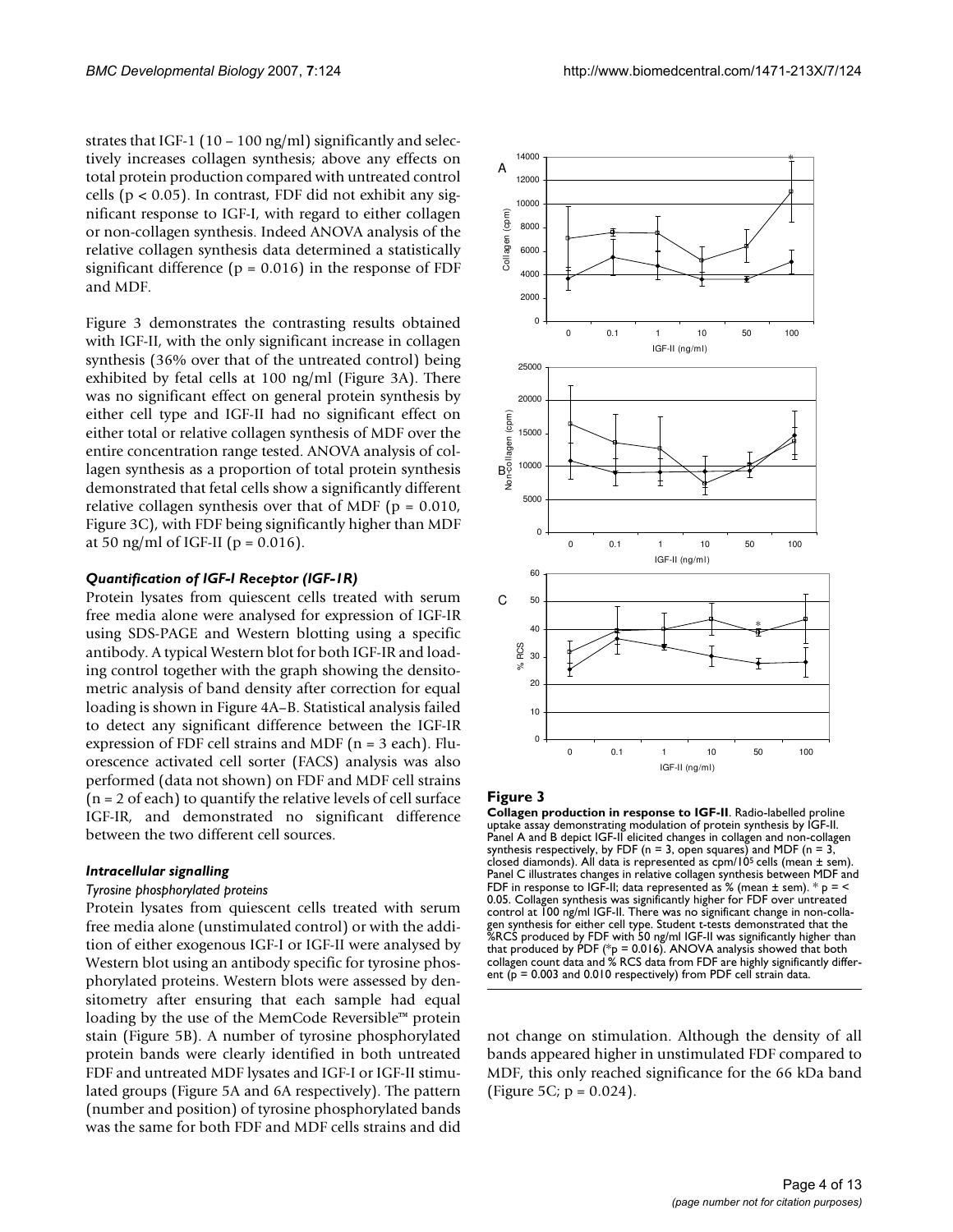



#### **Figure 4**

**IGF-IR in dermal fibroblasts**. A: Protein lysates from quiescent cells were analysed by Western blot using a specific antibody against IGF-IR. B: To ensure equal loading β-actin was also used. C: The graph represents the change in IGF-IR between MDF and FDF cell strains ( $n = 3$  for each). Error bars = SEM. No statistical significant difference was demonstrated between the cell types.

The density of all the tyrosine phosphorylated protein bands appeared slightly higher in MDF cell strains after stimulation with IGF-I, but were mainly unchanged or lower for FDF cell strains, however none of these differences reached statistical significance (Figure 5C). The only exception to these apparent trends was a band at 50 kDa in FDF cell strains, which increased on IGF-I stimulation, but again this increase failed to reach statistical significance. Despite the similar tendency of this band to increase in density on IGF-I stimulation in MDF and FDF strains alike, that of MDF cells was significantly lower than that of fetal cells ( $p = 0.028$ ).

Both FDF and MDF demonstrated a trend toward increased density of most tyrosine phosphorylated protein bands after IGF-II stimulation (Figure 6). This increase in density on stimulation was statistically significant ( $p = 0.029$ ) for the 100 kDa band seen in FDF lysates, but failed to reach statistical significance for all bands detected in the MDF strain lysates, The increased tyrosine phosphorylation of this 100 kDa band in FDF strains was also significantly higher than that induced in MDF ( $p =$ 0.049). An exception to this overall increase in band density on stimulation was a tyrosine-phosphorylated band at



#### **Figure 5**

**Tyrosine phosphorylated proteins after stimulation with IGF-I**. A: Protein lysates from cells treated with IGF-I for 20 mins were analysed by Western blot using a specific antibody against tyrosine phosphorylated<br>proteins. B: To ensure equal loading used the MemCode Reversible™ protein stain (Pierce Biotechnology). C: The graph represents the change in tyrosine phosphorylation after ensuring for equal loading. The graph represents the results for FDF (n = 5; closed bar un-stimulated, diamonds represents stimulated cells) and MDF (n = 5 hash bar represents un-stimulated and the closed bar stimulated). Error bars = SEM. A statistical increase was shown in FDF following stimulation with IGF-I compared to MDF at 50 kDa ( ${}^*\mathsf{p}$  = 0.028); a further statistical difference was shown with an increase of a band at 66 kDa in unstimulated FDF cells compared to unstimulated MDF ( $^{**}p = 0.024$ ). Two way ANOVA showed a statistical significant ( $p = 0.007$ ) difference in the mean values among the different cell type greater than would be expected by chance allowing for the difference in treatment.

50 kDa in FDF cell strains, which was significantly reduced ( $p = 0.048$ ).

#### *Shc*

Protein lysates were immunoprecipitated, with an anti-Shc antibody and the precipitate electrophoresed and ana-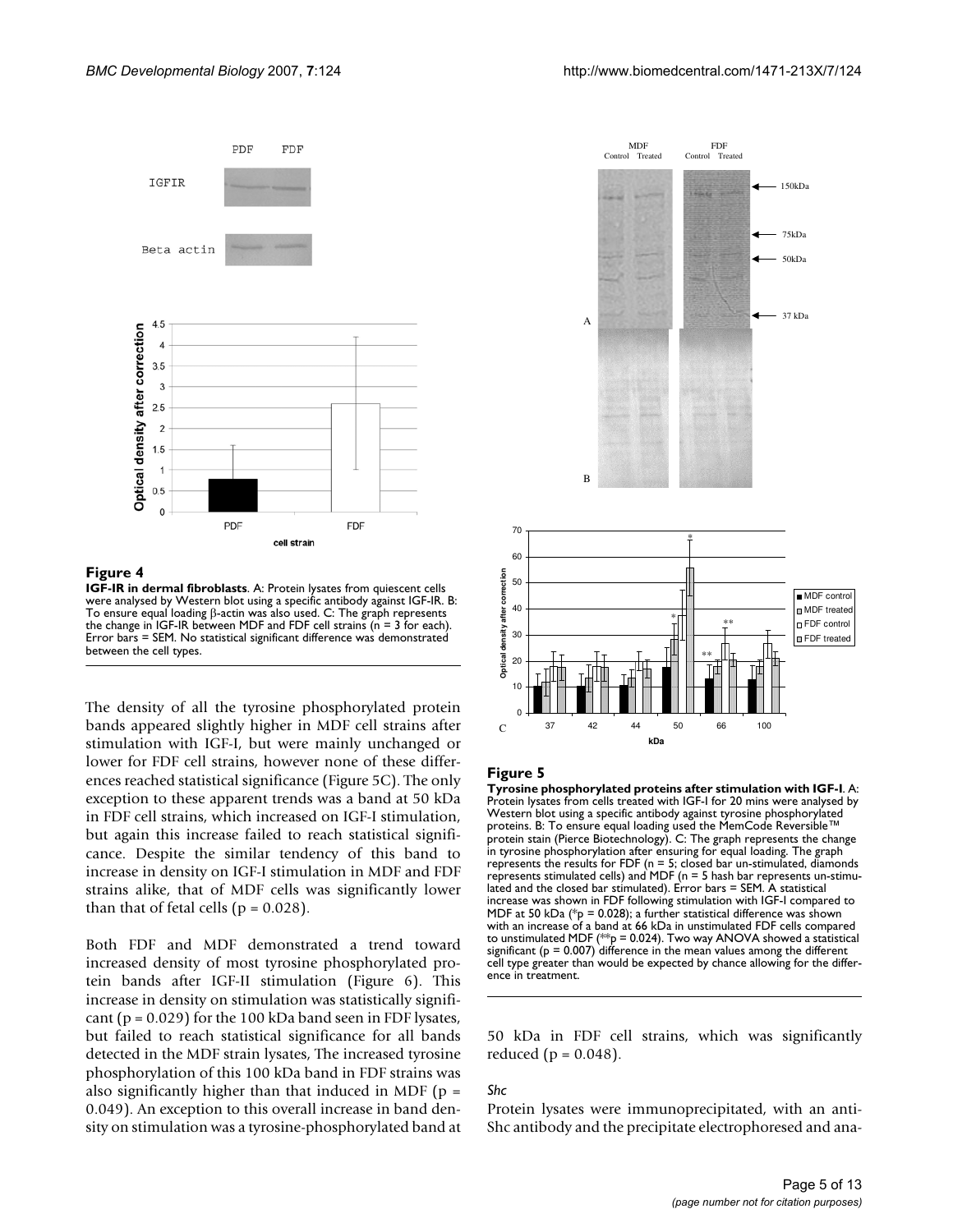

#### Figure 6

**Tyrosine phosphorylated proteins after stimulation with IGF-II**. A: Representative Western blot. Protein lysates from cells treated with IGF-II for 20 mins were analysed by Western blot using a specific antibody against tyrosine phosphorylated proteins. B: To ensure equal loading used the MemCode Reversible™ protein stain (Pierce Biotechnology) C: The graph represents the mean change in tyrosine phosphorylation after ensuring for equal loading following stimulation with IGF-II for FDF ( $n = 5$ open bar un-stimulated; lined bar represents stimulated lysates) and MDF  $(n = 5$  closed bar represents un-stimulated lysates; thick lines represents stimulated lysates). Error bars = SEM. A statistical decrease in FDF ( $p =$ 0.048) was identified for a band at 50 kDa following stimulation with IGF-II. FDF showed a statistical increase when comparing un-stimulated cells with stimulated cells at 100 kDa ( $p = 0.029$ ) and a further statistical increase was demonstrated between FDF and MDF when cells had been stimulated with IGF-II at for a band at 100 kDa ( $p = 0.049$ ).

lysed by Western blotting with an anti-tyrosine phosphorylated antibody. Three bands were identified, which corresponded to the three isoforms of Shc, 46 kDa, 52 kDa and 66 kDa (Figure 7A).

The apparently higher levels of tyrosine phosphorylated 52 kDa Shc exhibited by unstimulated FDF strains compared to both IGF-I stimulated FDF cells and MDF cells irrespective of stimulation did not reach statistical significance. The other isoforms clearly showed no difference between cell strains or between IGF-I treated and untreated control. On combining data for the similar acting Shc isoforms (p46 and p52), the elevated expression of p46/p52 seen for untreated FDF, over both untreated MDF and IGF-I treated FDF still failed to reach statistical significance.

Protein lysates from cells stimulated with exogenous IGF-II were also immunoprecipitated with an anti-Shc antibody and analysed by Western blotting as described pre-



#### **Figure 7**

**Tyrosine phosphorylated Shc after stimulation with IGF-I**. A: Protein lysates from cells treated with IGF-I for 20 mins were analysed by Western blot. A: Shows a representative western blot analysis for total Shc. Protein lysates were immunoprecipiated with an anti-Shc antibody as described in the materials and methods and the precipitate was run on a western blot and stained with the antibody p-Tyr and a representative western is shown in B. B: A graph representing the densitometry, after correcting for total-Shc. Bars show average for  $n = 5$  FDF and  $n = 5$  MDF and SEM (closed bar 46 kDa, open bar 52 kDa, and hashed bar 66 kDa). No statistical difference was demonstrated for any group.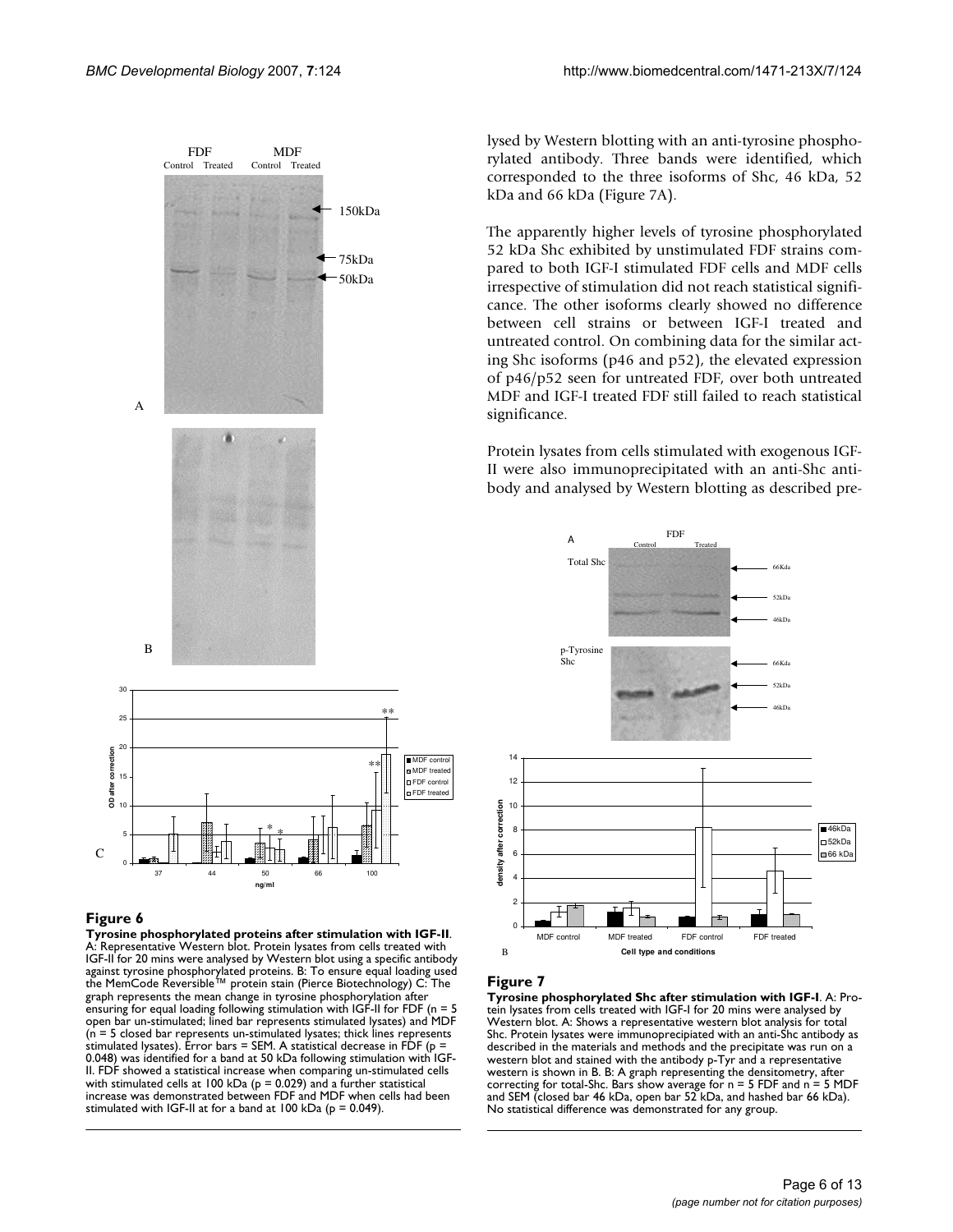

#### Figure 8

**Tyrosine phosphorylated Shc after stimulation with IGF-II**. Protein lysates from cells treated with IGF-II for 20 mins were analysed by Western blot. A: Shows a representative western blot analysis for total Shc. Protein lysates were immunoprecipiated with an anti-Shc antibody as described in the materials and methods and the precipitate was run on a Western blot and stained with the antibody p-Tyr and a representative Western blot is shown in A. B: shows the graph plotting the densometry, after correcting for total Shc. A statistical significant difference was demonstrated for p46 with MDF showing a significant increase after treatment (\*p = 0.03) and the MDF treated group was statistically greater than the FDF treated group (\*\*p = 0.004). n = 5 FDF and n = 5 MDF (closed bar 46 kDa, open bar 52 kDa, and hashed bar 66 kDa). Error bars = SEM.

viously. FDF and MDF showed different patterns of Shc phosphorylation (Figure 8), with MDF showing a significant increase in the phosphorylated form of p46 with stimulation ( $p = 0.03$ ) whereas FDF did not. Indeed there was significantly lower phosphorylated p46 in stimulated FDF compared to stimulated MDF ( $p = 0.004$ ). Unstimulated FDF cells in this experiment also showed the same elevated p52 as that demonstrated in the IGF-I experiment, though again this did not reach statistical significance between either cell strain types or treatments. Combining data for the similar acting p46 and p52 isoforms, there was again no statistical significance between cell strains or between untreated and IGF-II treated samples.

#### *p-ERK*

Protein lysates were electrophoresed and analysed by Western blotting which was probed with an anti-p-ERK antibody. MDF significantly increased phosphorylated



#### **Figure 9**

**Phosphorylated MAPK in response to IGF-I**. Protein lysates from cells treated with exogenous IGF-I were analysed by Western blot analysis using a specific anti MAPK (Promega). A: shows a representative Western blot. B: shows a graph representing  $n = FDF$ ,  $n = MDF$  with error bars SEM. A statistical significant increase was demonstrated for p44 in the MDF control (untreated group) and the MDF treated group ( $p = 0.04$ ) trend towards a significant increase was also demonstrated between MDF control and MDF treated for  $p42$  ( $p = 0.07$ ). FDF showed no significant increase. A statistical significant difference was identified between stimulated FDF and stimulated MDF for p42.

 $p44$  on IGF-I stimulation ( $p = 0.04$ ; Figure 9). A similar trend was demonstrated for phosphorylated p42, however this just failed to reach significance ( $p = 0.07$ ). In contrast, the pattern of phosphorylation of both ERK isoforms in FDF did not alter on stimulation with IGF-I. Indeed, the amount of phosphorylated p42 detected in IGF-I-treated FDF cells was shown to be significantly lower than that seen in stimulated MDF cells ( $p = 0.04$ ).

Stimulation with IGF-II showed no change in ERK phosphorylation in MDF following stimulation whereas FDF showed a fall in the phosphorylation of ERK with stimulation though this did not reach statistical significance (data not shown). The level of phosphorylated p44 in MDF stimulated with IGF-II was higher compared to stimulated FDF though this failed to reach statistical significance  $(p = 0.061)$ .

#### **Discussion**

The biological actions of the IGFs are well defined and include substantial effects on growth, differentiation or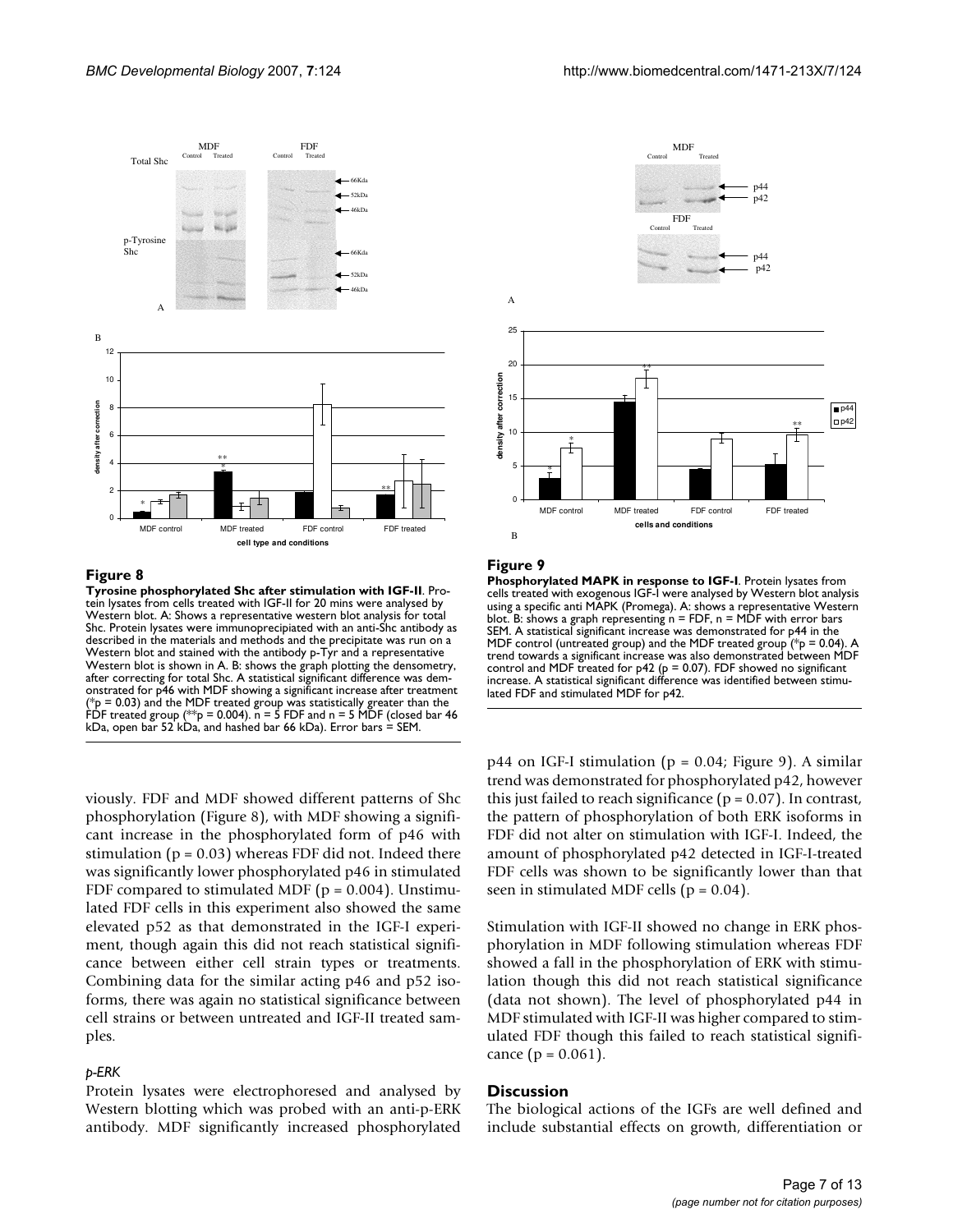apoptosis in a number of cell types, including fibroblasts, and myofibroblasts [22-28]. Both forms of IGF are substantially up regulated during adult wound healing and IGF-I at least is thought to play a prominent role via direct effects on dermal fibroblasts [4,5,10]. Given the presence of these cytokines throughout cutaneous wound healing and their implication in fibrosis of other tissues, we have compared their effects on dermal fibroblasts derived from two developmentally distinct sources that differ in their predisposition towards cutaneous scarring [11-14]: early gestational age human fetuses (where scar-free wound healing is achieved) and developmentally mature tissue (where dermal wound healing inevitably results in scar formation). Our study has shown that dermal fibroblasts derived from these different sources (fetal – FDF and mature – MDF) differ in the extent of their proliferative response to both forms of IGF (-I and -II). Both IGF-I and -II significantly induce the proliferation of MDF (after 72 hrs up to four times that of untreated cells), whereas FDF showed a significantly lower proliferative response reaching a maximum of only double that of the untreated control. These results suggest that human dermal fibroblasts derived from early gestational fetuses exhibit a lower response to the mitogenic (and therefore potentially profibrotic) properties of these important wound healing cytokines. As far as the authors are aware this is the first publication that shows the effects of these IGFs on dermal fibroblasts derived from a non-scarring phenotype (early gestational age human fetus) and a scarring phenotype (mature). Other studies published comparing the effects of IGFs on "fetal" versus adult fibroblasts appear to contradict our findings, however these studies used more developmentally mature tissue sources (late gestational age fetus or newborn respectively) rather than the nonscarring early gestational age fetal cells used here [29,30]. Interestingly a similar reduction in proliferative response has also been reported after stimulation with TGF-β1, by early gestational age (14d) murine dermal fibroblasts compared to later gestational age samples [31].

IGF-I has also been shown to stimulate collagen production in a number of developmentally mature tissues and cells including fibroblasts and myofibroblasts [7,32-36]. In agreement, our study has demonstrated that MDF are stimulated to synthesise collagen, both total and relative to total protein synthesis, in response to IGF-I. In contrast however, FDF cells failed to show any increase collagen synthesis in response to IGF-I. A similar tendency of developmentally immature cells and tissue exhibiting reduced collagen synthesis has been suggested in other experimental systems, both *in vivo* and *in vitro* [37,38] ; the latter being reported in response to stimulation with exogenous TGF-β1 [31,39]. Indeed morphometric studies using *in situ* hybridization of rabbit tissue suggest that although collagen expression does increase on wounding in the early fetus, that this is simply through an increase in cell number within the wound site [40]. Adult wounds, however, increase collagen synthesis by both fibroblast migration and an induction of increased collagen expression by individual cells.

Collagen synthesis (both total and relative) resulting from stimulation with IGF-II was less clear-cut, but converse to the IGF-I results appeared significantly induced in FDF cells, with MDF cells exhibiting no significant response over the entire titration range of this cytokine. Although Grotendorst et al also established that IGF-II failed to stimulate collagen synthesis in developmentally mature cells (rat kidney fibroblasts), this absence of response may also be tissue specific since Murphy et al demonstrated that IGF-II but not IGF-I increased collagen synthesis in healing adult rabbit tendons [41,42].

Interestingly our results suggest a potential developmental switch in the response of dermal fibroblasts to these growth factors that is mirrored by known changes in their relative expression during embryonic development, where circulating levels of IGF-I are reported to be low in the fetus and increase throughout gestation, whereas IGF-II predominates in fetuses [43-45].

The IGF-I receptor, IGF-IR, is a tyrosine kinase that mediates IGF-I's biological actions, any changes of which would affect cellular responses [7]. However, Western blotting of total protein levels of IGF-IR and FACS analysis of cell surface levels of IGF-IR demonstrate identical expression by both MDF and FDF.

Cell regulation and cell responses to growth factors such as the IGFs are relayed by a number of pathways involving intracellular signalling proteins, often involving alteration of the phosphorylation state of tyrosine, serine, or threonine residues on a number of intracellular signalling proteins [46-48]. Furthermore, a close correlation exists between increased tyrosine phosphorylation and increased activity of a number of receptor tyrosine kinases such as the IGF-I receptor. Work to date on the role of tyrosine phosphorylation in fetal regeneration has solely used animal models e.g. rat, where five tyrosine phosphorylated protein bands were identified in quiescent fetal dermal fibroblasts (170, 130, 66, 52, 46 kDa) whereas postnatal specimens showed only one band (190 kDa) [38]. However, further work by Chin et al on human dermal fibroblasts from developmentally mature tissue demonstrated the same pattern of five bands as that seen in fetal rat cells [49]. In addition, our work using a commercially available antibody and cells that had been quiescent for 72 hrs demonstrated comparable patterns of multiple phosphorylated protein bands ranging from 37–250 kDa in both FDF and MDF in the absences of stimulation with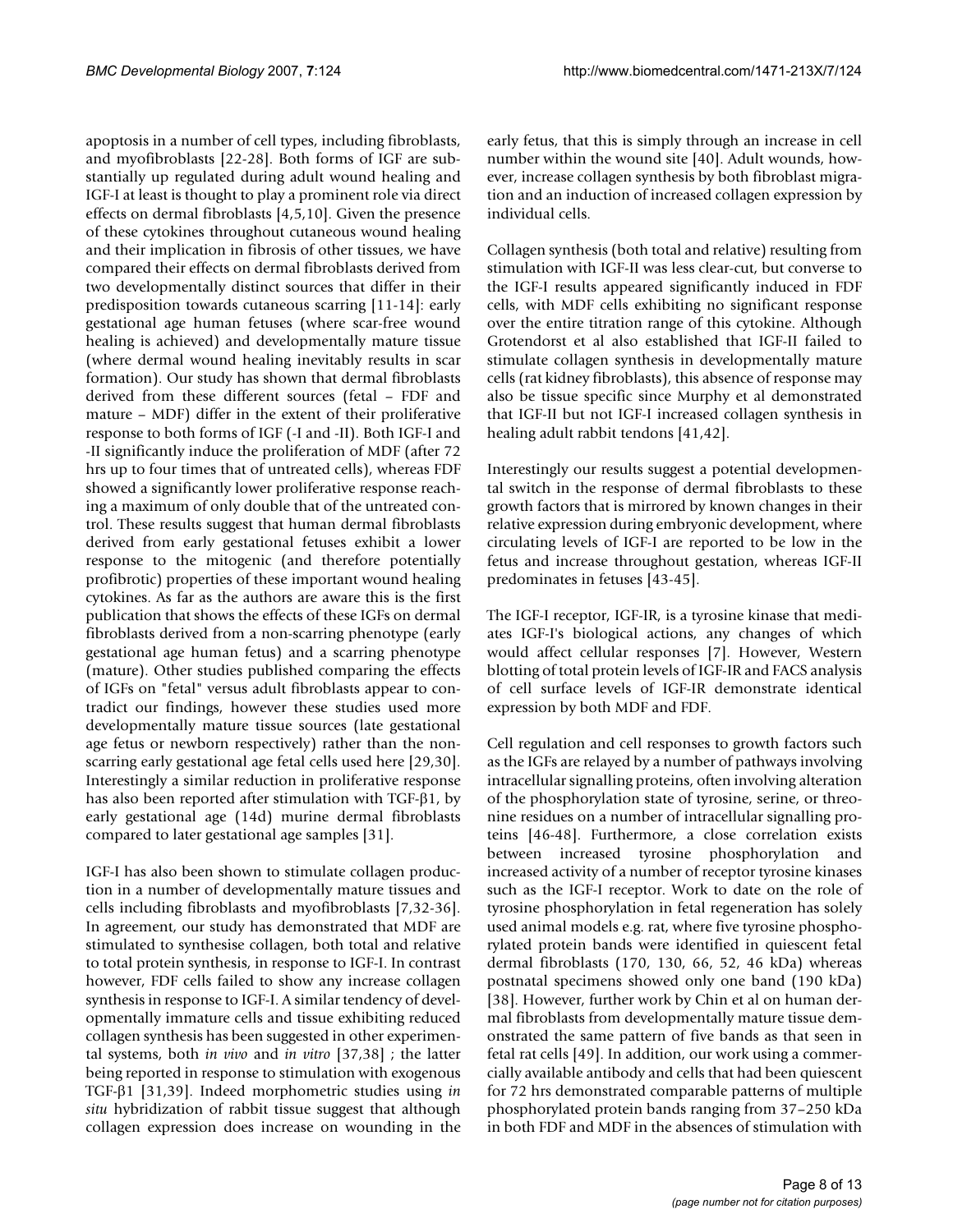either of the IGFs. On stimulation with IGF-I we saw no significant change in either the band pattern or band densities in either MDF or FDF cell preparations. Similarly, Chin et al also found no enhancement of the tyrosine phosphorylation pattern for the five bands identified in quiescent dermal fibroblasts on stimulation with serum [49]. On stimulation with IGF-II we did not detect any change in banding pattern or density in MDF, however FDF showed a statistically significant increase in the density of a 100 kDa band along with a slight but significant decrease in the density of a 50 kDa band.

We went on to examine specific signalling proteins known to be activated by IGF's and to be required to elicit either their proliferative or collagen synthesis response [8,9]. The adaptor protein Shc is expressed as three known transcripts with differing effects on function; Shc p52 and p46 are found in every cell type with an invariant reciprocal relationship, whereas p66 expression varies between cell types and is sometimes absent [50]. Shc isoforms are tyrosine phosphorylated after activation by a large number of tyrosine kinase receptors e.g. that of insulin, IGFs, epidermal growth factor, platelet derived growth factor and fibroblast growth factor [51,52]. Activated p46/52 isoforms transmit signals to other signalling proteins (e.g. Ras) and have been implicated in the cytoplasmic propagation of mitogenic signals in a number of cell types including fibroblasts[53]. It remains unclear if p52 and p46 have functional differences, whereas p66 is distinct being part of the complex inhibitory-stimulatory network that converges on growth factor regulated genes, e.g. fos [54]. The relative positive/negative signal balance of the three Shc isoforms within different source cells could determine differential cellular responses to IGFs.

Surprisingly neither MDF nor FDF exhibited any statistically significant differences in the phosphorylation of all three Shc isoforms following stimulation with IGF-I. Perhaps of note is the observed trend of higher phosphorylation of the p52 form of Shc in FDF compared to MDF, which appeared to be reduced on treatment with both IGF-I and -II. Nevertheless, although these differences were reproducible, the high variability demonstrated between individual strains meant that they failed to reach statistical significance. Stimulation of MDF with IGF-II gave a significant increase in the phosphorylated form of the Shc isoform p46, which was also significantly greater than that seen in stimulated FDF, whereas the other two isoforms did not significantly change. FDF showed no significant change in any Shc isoform with stimulation of exogenous IGF-II. The pattern of phosphorylation of Shc isoforms does not correspond with the pattern of the 50 kD band seen in the phosphorylated tyrosine Western blots.

Another signalling event associated with IGF-R1 function is the activation of MAP kinase (ERK1 and ERK2) and subsequent translocation into the nucleus, where it mediates the phosphorylation of specific transcription factors, and progression through the cell cycle [55-59]. In addition, MAP kinase activity has been shown to be required for the IGF-I-induced increased expression of collagen  $\alpha$ 1 (I) in rat intestinal epithelial cells[9]. Our data has shown that on stimulation with IGF-I quiescent MDF show an increase in the phosphorylation of the ERKs, which was statistically significant for p44 (ERK1). Whereas FDF cell strains showed no change in phosphorylation pattern, which is consistent with the reduced mitogenic response and lack of induction of collagen synthesis seen on stimulation with IGF-I. Neither FDF nor MDF showed any significant increase in phosphorylation of ERKs after induction with exogenous IGF-II. Others, studying different cell types have suggested that IGF-II can activate ERK in keratinocytes, the C2C12 cell line and the extravillous trophoblast [60-62]. Work is on-going to assess the phosphorylation of ERK in response to IGF-II over a longer and more comprehensive time course. The differing outcome between IGF-I and IGF-II in the tyrosine phosphorylation of proteins in FDFs compared to MDF may well be indicative of a developmentally related change in response to these growth factors.

In summary human fetal dermal fibroblasts appear to respond differentially to the two IGFs and in an apparently converse manner to that of their developmentally mature counterparts. FDF exhibit a significantly lower mitogenic response to both IGF-I and -II than that seen with MDF, and furthermore unlike MDF cell strains, clearly fail to synthesise collagen in response to IGF-I. In contrast to MDF cell strains, fetal cells do appear to demonstrate a slight induction  $(\sim]30\%$  of unstimulated levels) of collagen synthesis in response to IGF-II. FDFs do not appear to increase the tyrosine phosphorylation of a number of proteins including Shc and ERKs in response to IGF-I over the time course used. However, FDF do appear to respond to IGF-II by significantly increasing the density of an as yet unidentified 100 kD tyrosine-phosphorylated protein and reducing the density of a 50 kD tyrosinephosphorylated protein, though again neither Shc nor ERK showed any increase in activation with treatment. In contrast MDF cell strains exhibited no significant difference with stimulation of either form of IGF in the general amount of tyrosine phosphorylated proteins, although significantly increased phosphorylation of the p46 form of Shc after IGF-II stimulation and in the p44 form of ERK after IGF-I stimulation. Work is ongoing to further study the signalling pathways involved in the response of FDF to IGF-I and -II. It may be possible in future to switch off the specific response of postnatal cells to IGF-I, thus making their behaviour more like that seen with fetal dermal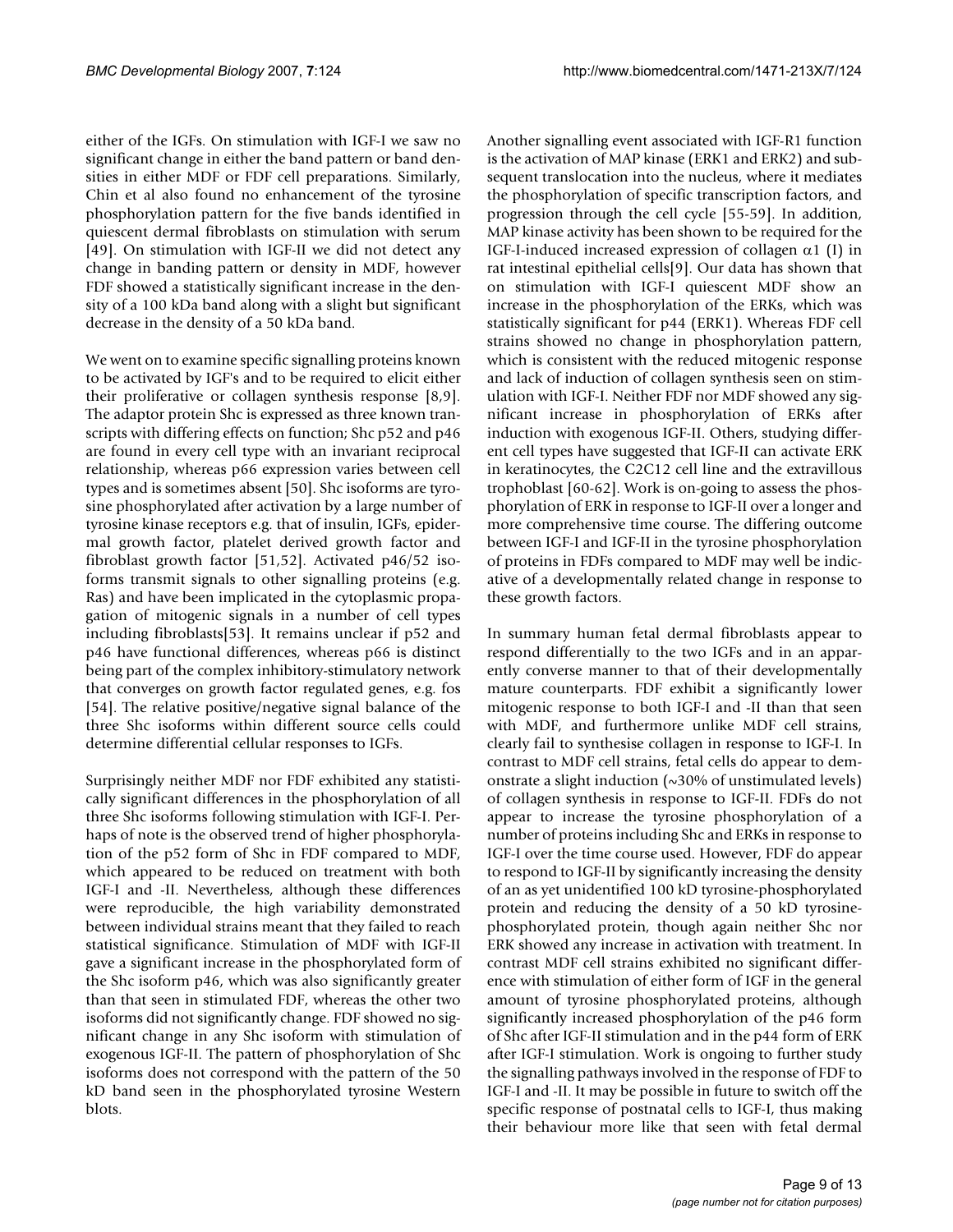fibroblasts. Manipulation of cell behaviour from postnatal to fetal with regard to these cytokines may result in improvement of scarring.

# **Conclusion**

Dermal fibroblasts exhibit different responses to the two forms of IGF depending on their developmental maturity. This may relate to the developmental transition in cutaneous wound healing from regeneration to fibrosis.

# **Methods**

# *Reagents*

Recombinant growth factors IGF-I, IGF-II from R&D systems (UK). Antibodies p-Tyr (PY99), Shc (PG-797), IGF-IR (Sc 463, Sc 462 Santa Cruz, California, USA), Anti-Active® MAPK (Promega, Southampton, UK), β-Actin (Abcam, Cambridge UK). Nitrocellulose membranes were purchased from Amersham Life Technologies (Bucks, UK). Normal anti-rabbit and anti-mouse conjugated peroxidase immunoglobulins were purchased from Dako (Ely, Cambridgeshire, UK). WST- 1 (Roche, Diagnostics Ltd, Welwyn Garden City, Herts UK). Memcode reversible protein stain (Pierce Biotechnology, Cramlington, Northumberland, UK). All tissue culture products were from Gibco (Paisley, UK) unless specified.

# *Cell culture*

Human dermal fibroblasts both fetal (obtained from elective termination of pregnancies following local ethical approval; gestation <14 weeks; FDF,  $n = 7$  all digits) and developmentally mature fibroblasts (MDF, n = 7 from infants <2 y, digits;  $n = 3$  from children age 4–10 y from corrective ear surgery and  $n = 3$  from adult from patients undergoing elective reconstructive surgery, Breast reductions) were established by explanting tissue. No differences were seen in behaviour of cell from different body sites. Cells were grown in Dulbecco's modified Eagle's medium (DMEM) supplemented with 10% fetal calf serum (FCS), 2 mM glutamine and 100 U/ml penicillin and 100 mg/ml streptomycin (NGM) unless otherwise specified. All experiments were performed on passage 1–6 cells. Human recombinant IGF-I and IGF-II were used at 100 ng/ml unless specified otherwise.

# *Cell proliferation*

Fibroblasts were seeded at  $5 \times 10^3$ /well into a 96-microtitre plate (Greiner, Stonehouse, Gloucestershire, UK) and allowed to attach overnight in minimum media (DMEM supplemented with 0.4% FCS) to maintain cells in a healthy but quiescent state. After, 24 hours, the media was aspirated and replaced by test media (minimum media with serial dilutions of IGF-I and -II) and cultured for a further 72 hours. Cell number was assessed using WST-1 assay (Roche, Lewes, UK). Briefly 10 μl WST-1 solution was added to each well. The cells were incubated for 1

hour in standard tissue culture conditions. The absorbance, which related to the number of viable cells converting the reagent to coloured formazan crystals, was read at 450 nm on a Bio-Rad Plate reader. Experiments were performed in triplicate on FDF and MDF derived cell strains  $(n = 3$  for each).

The WST-1 assay results were validated by using an alternative colourimetric assay based on the uptake of crystal violet dye. The cells were fixed and stained with the crystal violet/fix solution (0.5% crystal violet, 5% formol saline, 50% ethanol, 0.85% NaCl) for 10 min at room temperature and washed ×3 with PBS. The dye taken up by the cells was then eluted using 100 μl of 33% acetic acid for 10 mins and the colour read at 540 nm on a Bio-Rad plate reader. Wells not containing cells were used to correct for background staining. Experiments were performed in triplicate on 3 cell lines for FDF and MDF (not shown). Both methods gave identical results; however the WST-1 assay showed considerably less variation.

# *Collagen synthesis*

Collagen synthesis was assessed via incorporation of radiolabelled proline. This method allows comparison of the effects of IGF's on synthesis of secreted collagen and de novo protein production. Confluent fibroblast monolayers were prepared in 24-well plates, cultured in pre-incubation media: DMEM supplemented with 2 mM Lproline, 50 μg/ml ascorbic acid, 2% FCS, 1 U/ml penicillin/streptomycin, 2 mM L-glutamine and 7 mM Hepes. Twenty-four hours later, the media was replaced with preincubation media supplemented with 5  $\mu$ Ci/ml <sup>3</sup>H L-proline [2,3,4,5] (New England Nuclear, a division of Perkin Elmer, UK) and serial dilutions of IGF-I and II (1–100 ng/ ml). After a twenty-four hour exposure period, media was collected for analysis and total cell number per well assessed by trypan blue exclusion using a haemocytometer. All treatments were conducted in replicates of four and the experiment repeated with each of three cell lines (FDF and MDF respectively).

Determination of collagen and non-collagen synthesis in culture media was evaluated in a modification of a welldefined micro assay as previously described by Mariotti et al [63]. Synthesis of collagen and non-collagen protein was expressed respectively as collagenase-soluble and collagenase-insoluble counts per minute (cpm). A correction factor of 5.4 for non-collagen protein was used to adjust for the relative abundance of proline and hydroxyproline in collagen [64]. The resulting counts per minute for collagen and non-collagenous protein production were then normalised against viable cell number in each well and expressed as cpm/105 cells. Relative collagen synthesis (RCS) was calculated as the amount of collagen synthe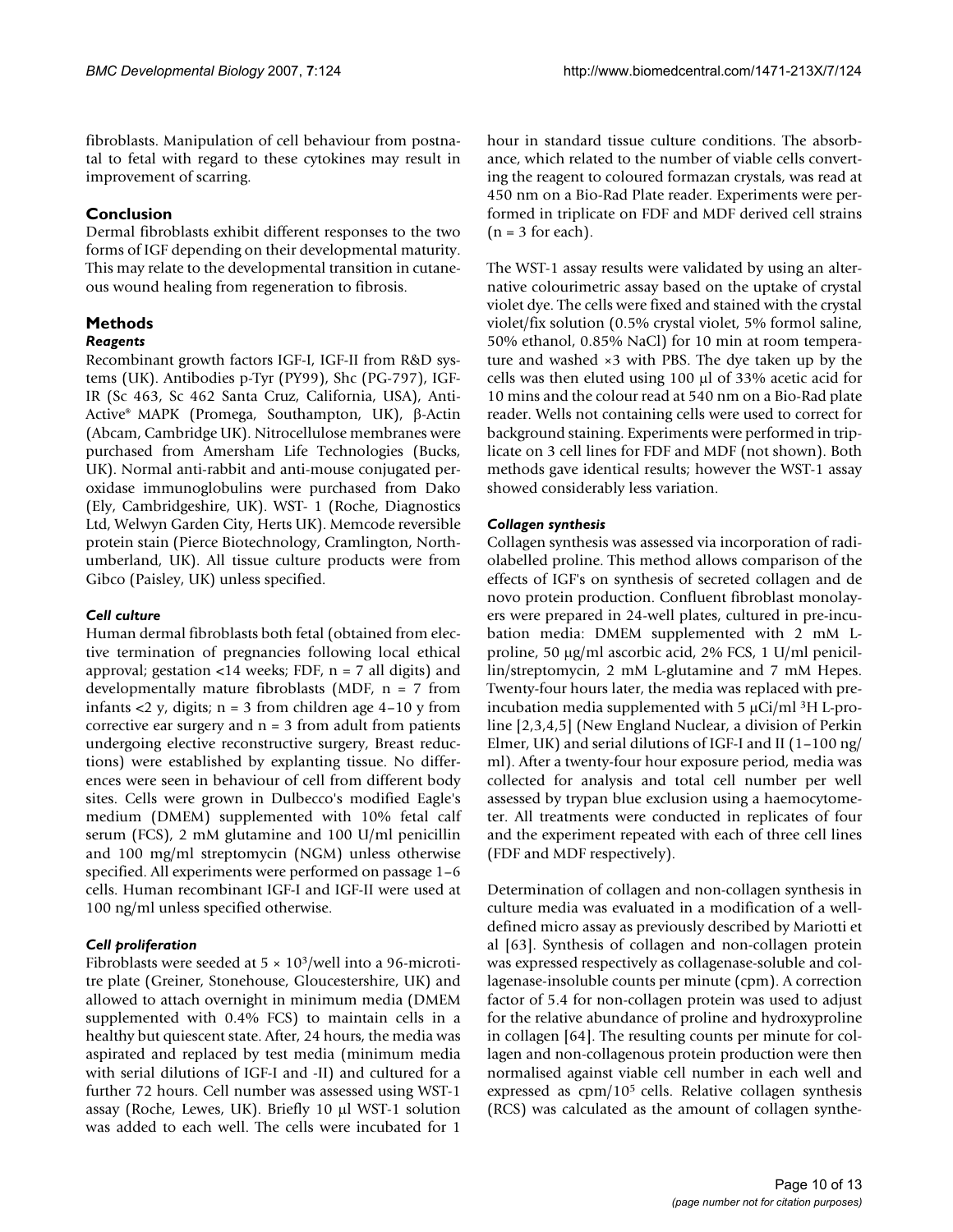sised as a proportion of the sum of collagen and non-collagen synthesis, expressed as a percentage.

### *Western blotting*

Fibroblasts (1  $\times$  10<sup>6</sup> cells) were cultured in serum free media (DMEM with 2 mM glutamine and antibiotics 100 U/ml penicillin and 1 mg/ml streptomycin; SFM) for 72 hrs. The cells were treated with either IGF-I or IGF-II for 20 mins or left in SFM (untreated control).

Cultures ( $1 \times 10^6$  cells) were rinsed twice with ice cold PBS and then lysed in ice-cold buffer (50 mM Tris-HCL pH 6.8, 0.1% SDS, 1 mM phenylmethylsufonyl fluoride, 2 mM sodium orthovanadate, 1 μg/ml aprotinin). Cell lysates were scraped using a rubber policeman from the dishes and repeatedly pipetted to shear DNA. The lysates were then incubated on ice for 10 mins prior to centrifugation at 12,000 rpm for 10 mins to remove insoluble material. Volumes of lysate equivalent to equal protein were electrophoresed on a 10% sodium dodecyl sulphatepolyacrylamide gel and transferred to a nitrocellulose membrane using a Bio-Rad Mini Trans-Blot Cell. Membranes following transfer were stained with MemCode™ reversible protein stain as per manufacturer's instructions to ensure equivalent loading of protein. Membranes were then blocked with Tris buffered saline containing 3% bovine serum albumin and 0.1% polyoxyethylene-sorbitan monolaurate (Tween 20; Sigma, Gillingham, Dorset, UK) for 1 hr. The membranes were washed in Tris buffered saline/0.1% Tween 20 (TTBS) and then incubated with the appropriate primary antibody for 2 hrs at room temperature. Blots were then washed in TTBS and then incubated in the appropriate secondary antibody conjugated to alkaline phosphatase for 1 hr at room temperature. The membranes were then washed and developed in Vectar Blue Substrate (Peterborough, UK) to visualise immunoreactive bands. All western blots were repeated in triplicate for 5 FDF and 5 MDF cell lines.

Band density was quantified by scanning densitometry using the UVP system. Density readings were corrected for variations in loading, with activated (phosphorylated) Shc being compared to total Shc, IGF-IR normalised with β-actin and all other proteins of interest compared to the MemCode Reversible™ (Pierce Biotechnology) protein stain. Data presented graphically is the mean of all 5-cell strains per tissue type.

#### *Immunoprecipitation*

Following treatment with IGF-I or IGF-II cultured quiescent human dermal fibroblasts  $(1 \times 10^6 \text{ cells})$  were washed with ice-cold PBS and then lysed in ice-cold lysis buffer as described previously. Cell lysates were precleared by incubation with protein G-Sepharose beads at 4°C for 30 mins. The beads containing the lysates were centrifuged and supernatants collected. Anti-Shc antibody was added and incubated overnight at 4°C. Immunocomplexes were collected by centrifugation and the supernatants discarded. The beads with the immunocomplexes were washed with lysis buffer, mixed with Laemmli sample buffer, boiled for 5 mins and resolved on an SDS-polyacrylamide gel electophoresis. Western blotting was performed using an anti-phosphotyrosine antibody as described earlier.

### *Fluorescence activated cell sorter (FACS)*

Cells were placed in single cell suspension with the use of accutase and washed with PBS. Cells (106) were incubated with 1 μg/ml of a mouse monoclonal antibody specific for IGF-I receptor (3B7, sc-462 Santa Cruz Biotechnology, Inc) or an isotype control (IgG1, sc-2866 Santa Cruz Biotechnology) for 90 min at 4°C. Cells were then washed in PBS and incubated with fluorescein isothiocyanate-conjugated anti mouse for 1 hour at 4°C. Cells were then washed again in PBS prior to FACS analysis. Data was accumulated from 5000 cells and gated to remove debris/ cell aggregates. The intensity of fluorescence was quantified in two ways; both the mean or mode fluorescence corrected for background (isotype control sample) was calculated and compared between n = 2 each of either FDF or MDF cell strains. All four-cell strains were stained and analysed simultaneously to allow comparison.

#### *Statistical analysis*

Statistical significance was analysed using Student t-test and/or ANOVA followed by all pair wise multiple comparison procedures (Tukey test) where appropriate. Values of p < 0.05 were considered significant. Sigma Stat 2.0 software was used for all statistical analysis.

# **Abbreviations**

ECM: Extra cellular matrix

ERK: Extra cellular signal regulated kinase

- FCS: Fetal calf serum
- FDF: Fetal dermal fibroblasts

IGF-I: Insulin like growth factor -I

IGFIR: Insulin like growth factor-I receptor

IGF-II: Insulin like growth factor II

MAPK: Mitogen activated protein kinase

NGM: Normal growth media

MDF: Postnatal dermal fibroblasts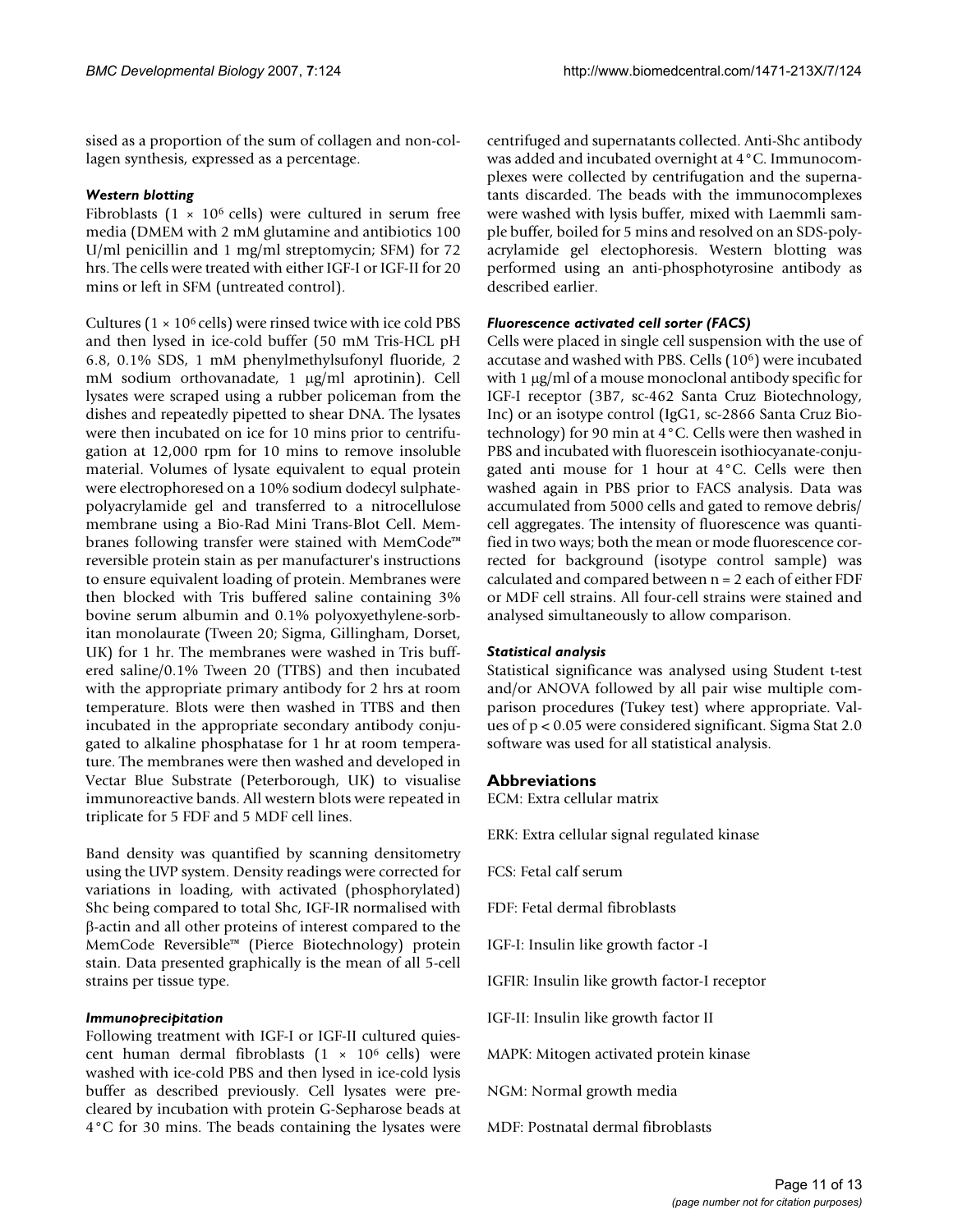SFM: Serum free media

#### **Authors' contributions**

KJR: Establishment of most cell strains and all practical work with the exception of the radioactive collagen assay, analysed data and wrote the paper; JR: Assisted with all practical work except radioactive collagen assay; AC: Performed the radioactive collagen assay and established some cell strains; LI: Provided the fetal tissue; CL and AOG: analysed the data and helped draft the paper. All authors read and approved the final manuscript.

#### **References**

- 1. Rowlatt U: **[Intrauterine wound healing in a 20-week human](http://www.ncbi.nlm.nih.gov/entrez/query.fcgi?cmd=Retrieve&db=PubMed&dopt=Abstract&list_uids=155931) [fetus.](http://www.ncbi.nlm.nih.gov/entrez/query.fcgi?cmd=Retrieve&db=PubMed&dopt=Abstract&list_uids=155931)** *Virchows Arch A Pathol Anat Histol* 1979, **381:**353-61.
- 2. Ferguson MW, Whitby DJ, Shah M, Armstrong J, Siebert JW, Longaker MT: **[Scar formation: the spectral nature of fetal and](http://www.ncbi.nlm.nih.gov/entrez/query.fcgi?cmd=Retrieve&db=PubMed&dopt=Abstract&list_uids=8628785) [adult wound repair.](http://www.ncbi.nlm.nih.gov/entrez/query.fcgi?cmd=Retrieve&db=PubMed&dopt=Abstract&list_uids=8628785)** *Plast Reconstr Surg* 1996, **97:**854-60.
- 3. Lorenz HP, Whitby DJ, Longaker MT, Adzick NS: **[Fetal wound](http://www.ncbi.nlm.nih.gov/entrez/query.fcgi?cmd=Retrieve&db=PubMed&dopt=Abstract&list_uids=8466310) [healing: The ontogeny of scar formation in the non-human](http://www.ncbi.nlm.nih.gov/entrez/query.fcgi?cmd=Retrieve&db=PubMed&dopt=Abstract&list_uids=8466310) [primate.](http://www.ncbi.nlm.nih.gov/entrez/query.fcgi?cmd=Retrieve&db=PubMed&dopt=Abstract&list_uids=8466310)** *Ann Surg* 1993, **217:**391-6.
- 4. Jones JI, Clemmons DR: **[Insulin-like growth factors and their](http://www.ncbi.nlm.nih.gov/entrez/query.fcgi?cmd=Retrieve&db=PubMed&dopt=Abstract&list_uids=7758431) [binding proteins: biological actions.](http://www.ncbi.nlm.nih.gov/entrez/query.fcgi?cmd=Retrieve&db=PubMed&dopt=Abstract&list_uids=7758431)** *Endocr Rev* 1995, **16:**3-34.
- 5. Gartner MH, Benson JD, Caldwell MD: **[Insulin-like growth factors](http://www.ncbi.nlm.nih.gov/entrez/query.fcgi?cmd=Retrieve&db=PubMed&dopt=Abstract&list_uids=1350650) [I and II expression in the healing wound.](http://www.ncbi.nlm.nih.gov/entrez/query.fcgi?cmd=Retrieve&db=PubMed&dopt=Abstract&list_uids=1350650)** *J Surg Res* 1992, **52:**389-94.
- 6. Chetty A, Cao GJ, Nielsen HC: **[Insulin-like growth Factor-I sign](http://www.ncbi.nlm.nih.gov/entrez/query.fcgi?cmd=Retrieve&db=PubMed&dopt=Abstract&list_uids=16940243)[aling mechanisms, type I collagen and alpha smooth muscle](http://www.ncbi.nlm.nih.gov/entrez/query.fcgi?cmd=Retrieve&db=PubMed&dopt=Abstract&list_uids=16940243) [actin in human fetal lung fibroblasts.](http://www.ncbi.nlm.nih.gov/entrez/query.fcgi?cmd=Retrieve&db=PubMed&dopt=Abstract&list_uids=16940243)** *Pediatr Res* 2006, **60:**389-94.
- 7. LeRoith D, Werner H, Beitner-Johnson D, Roberts CT: **[Molecular](http://www.ncbi.nlm.nih.gov/entrez/query.fcgi?cmd=Retrieve&db=PubMed&dopt=Abstract&list_uids=7540132) [and cellular aspects of the insulin-like growth factor-I recep](http://www.ncbi.nlm.nih.gov/entrez/query.fcgi?cmd=Retrieve&db=PubMed&dopt=Abstract&list_uids=7540132)[tor.](http://www.ncbi.nlm.nih.gov/entrez/query.fcgi?cmd=Retrieve&db=PubMed&dopt=Abstract&list_uids=7540132)** *Endocr Rev* 1995, **16:**143-163.
- 8. Boney C, Gruppuso PA, Faris RA, Frackelton AR: **[The critical role](http://www.ncbi.nlm.nih.gov/entrez/query.fcgi?cmd=Retrieve&db=PubMed&dopt=Abstract&list_uids=10847583) [of Shc in insulin like growth factor-1 mediated mitogenesis](http://www.ncbi.nlm.nih.gov/entrez/query.fcgi?cmd=Retrieve&db=PubMed&dopt=Abstract&list_uids=10847583) [and differentiation in 3T3-L1 preadipocytes.](http://www.ncbi.nlm.nih.gov/entrez/query.fcgi?cmd=Retrieve&db=PubMed&dopt=Abstract&list_uids=10847583)** *Mol Endocrinol* 2000, **14:**805-813.
- 9. Xin X, Hou YT, Li L, Schmiedlin-Ren P, Christman GM, Cheng HL, Bitar KN, Zimmermann EM: **IGF-I increases IGFBP-5 and collagen** α**[1 \(I\) mRNAs by the MAPK pathway in rat intestinal](http://www.ncbi.nlm.nih.gov/entrez/query.fcgi?cmd=Retrieve&db=PubMed&dopt=Abstract&list_uids=15068962) [smooth muscle cells.](http://www.ncbi.nlm.nih.gov/entrez/query.fcgi?cmd=Retrieve&db=PubMed&dopt=Abstract&list_uids=15068962)** *Am J Physiol Gastrointest Liver Physiol* 2004, **286:**G777-G783.
- 10. Beckert S, Haack S, Hierlemann H, Farrahi F, Mayer P, Konigsrainer A, Coerper S: **[Stimulation of steroid-suppressed cutaneous](http://www.ncbi.nlm.nih.gov/entrez/query.fcgi?cmd=Retrieve&db=PubMed&dopt=Abstract&list_uids=17070552) [healing by repeated topical application of IGF-I: Different](http://www.ncbi.nlm.nih.gov/entrez/query.fcgi?cmd=Retrieve&db=PubMed&dopt=Abstract&list_uids=17070552) mechanisms of action based upon the mode of IGF-I deliv[ery.](http://www.ncbi.nlm.nih.gov/entrez/query.fcgi?cmd=Retrieve&db=PubMed&dopt=Abstract&list_uids=17070552)** *J Surg Res* 2007, **139:**217-21.
- 11. Phan T-T, Lim IJ, Bay BH, Qi R, Longaker MT, Lee ST, Huynh H: **[Role](http://www.ncbi.nlm.nih.gov/entrez/query.fcgi?cmd=Retrieve&db=PubMed&dopt=Abstract&list_uids=12620890) [of IGF system of mitogens in the induction of fibroblast pro](http://www.ncbi.nlm.nih.gov/entrez/query.fcgi?cmd=Retrieve&db=PubMed&dopt=Abstract&list_uids=12620890)[liferation by keloid-derived keratinocytes in vitro.](http://www.ncbi.nlm.nih.gov/entrez/query.fcgi?cmd=Retrieve&db=PubMed&dopt=Abstract&list_uids=12620890)** *Am J Physiol Cell Physiol* 2003, **284:**C860-C869.
- 12. Ghahary A, Shen YJ, Wang R, Scott PG, Tredget EE: **[Expression and](http://www.ncbi.nlm.nih.gov/entrez/query.fcgi?cmd=Retrieve&db=PubMed&dopt=Abstract&list_uids=9655173) [localization of insulin-like growth factor-1 in normal and](http://www.ncbi.nlm.nih.gov/entrez/query.fcgi?cmd=Retrieve&db=PubMed&dopt=Abstract&list_uids=9655173) [post-burn hypertrophic scar tissue in human.](http://www.ncbi.nlm.nih.gov/entrez/query.fcgi?cmd=Retrieve&db=PubMed&dopt=Abstract&list_uids=9655173)** *Mol Cell Biochem* 1998, **183:**1-9.
- 13. Pucilowska JB, McNaughton KK, Mohapatra NK, Hoyt EC, Zimmerman EM, Sartor RB, Lund PK: **IGF-I and procollagen alpha 1(I) are coexpressed in a subset of mesenchymal cells in active Crohn's disease.** *Am J Physiol* 2001, **279:**G1307-22.
- 14. Krein PM, Sabatini PJ, Tinmouth W, Green FH, Winston BW: **[Local](http://www.ncbi.nlm.nih.gov/entrez/query.fcgi?cmd=Retrieve&db=PubMed&dopt=Abstract&list_uids=12502480)[ization of insulin-like growth factor-I in lung tissues of](http://www.ncbi.nlm.nih.gov/entrez/query.fcgi?cmd=Retrieve&db=PubMed&dopt=Abstract&list_uids=12502480) patients with fibroproliferative acute respiratory distress [syndrome.](http://www.ncbi.nlm.nih.gov/entrez/query.fcgi?cmd=Retrieve&db=PubMed&dopt=Abstract&list_uids=12502480)** *Am J Respir Crit Care Med* 2003, **167:**83-90.
- 15. Bhaumick B, Bala RM: **Receptors for insulin-like growth factors I and II in developing embryonic mouse limb bud.** *Biochimica Biophys Acta* 1987, **927:**117-128.
- 16. Reik W, Bowden L, Constancia M, Dean W, Feil R, Forne T, Kelsey G, Maher E, Moore T, Sun FL, Walter J: **[Regulation of igf2 imprint](http://www.ncbi.nlm.nih.gov/entrez/query.fcgi?cmd=Retrieve&db=PubMed&dopt=Abstract&list_uids=9087693)[ing in development and disease.](http://www.ncbi.nlm.nih.gov/entrez/query.fcgi?cmd=Retrieve&db=PubMed&dopt=Abstract&list_uids=9087693)** *Int J Dev Biol* 1996:53S-54S.
- 17. Moore T, Constancia M, Zubair M, Bailleul B, Feil R, Sasaki H, Reik W: **Multiple imprinted sense and antisense transcripts, differen-**

**tial methylation and tandem repeats in a putative imprinting control region upstream of mouse igf2.** *Proc Natl Acad Sci USA* 1997, **94:**509-514.

- 18. Nakae J, Kido Y, Accili D: **[Distinct and overlapping functions of](http://www.ncbi.nlm.nih.gov/entrez/query.fcgi?cmd=Retrieve&db=PubMed&dopt=Abstract&list_uids=11739335) [insulin and IGF-I receptors.](http://www.ncbi.nlm.nih.gov/entrez/query.fcgi?cmd=Retrieve&db=PubMed&dopt=Abstract&list_uids=11739335)** *Endocr Rev* 2001, **22:**818-835.
- 19. DeChiara TM, Efstratiadis A, Robertson EJ: **[A growth-deficiency](http://www.ncbi.nlm.nih.gov/entrez/query.fcgi?cmd=Retrieve&db=PubMed&dopt=Abstract&list_uids=2330056) [phenotype in heterozygous mice carrying an insulin-like fac](http://www.ncbi.nlm.nih.gov/entrez/query.fcgi?cmd=Retrieve&db=PubMed&dopt=Abstract&list_uids=2330056)[tor II gene disrupted by targeting.](http://www.ncbi.nlm.nih.gov/entrez/query.fcgi?cmd=Retrieve&db=PubMed&dopt=Abstract&list_uids=2330056)** *Nature* 1990, **345:**78-80.
- 20. DeChiara TM, Robertson EJ, Efstratiadis A: **[Parental imprinting of](http://www.ncbi.nlm.nih.gov/entrez/query.fcgi?cmd=Retrieve&db=PubMed&dopt=Abstract&list_uids=1997210) [the mouse insulin like growth factor II gene.](http://www.ncbi.nlm.nih.gov/entrez/query.fcgi?cmd=Retrieve&db=PubMed&dopt=Abstract&list_uids=1997210)** *Cell* 1991, **64:**849-859.
- 21. Powell-Braxton L, Hollingshead P, Warburton C, Dowd M, Pitts-Meek S, Dalton D, Gillett N, Stewart TA: **[IGF-I is required for nor](http://www.ncbi.nlm.nih.gov/entrez/query.fcgi?cmd=Retrieve&db=PubMed&dopt=Abstract&list_uids=8276243)[mal embryonic growth in mice.](http://www.ncbi.nlm.nih.gov/entrez/query.fcgi?cmd=Retrieve&db=PubMed&dopt=Abstract&list_uids=8276243)** *Genes Dev* 1993, **7:**2609-2617.
- 22. Hwa V, Oh Y, Rosenfeld RG: **[The insulin-like growth factor bind](http://www.ncbi.nlm.nih.gov/entrez/query.fcgi?cmd=Retrieve&db=PubMed&dopt=Abstract&list_uids=10605625)[ing protein \(IGFBP\) superfamily.](http://www.ncbi.nlm.nih.gov/entrez/query.fcgi?cmd=Retrieve&db=PubMed&dopt=Abstract&list_uids=10605625)** *Endocr Rev* 1999, **20:**761-787.
- 23. Clemmons DR: **[Insulin-like growth factor binding proteins and](http://www.ncbi.nlm.nih.gov/entrez/query.fcgi?cmd=Retrieve&db=PubMed&dopt=Abstract&list_uids=9174662) [their role in controlling IGF actions.](http://www.ncbi.nlm.nih.gov/entrez/query.fcgi?cmd=Retrieve&db=PubMed&dopt=Abstract&list_uids=9174662)** *Cytokine Growth Factor Rev* 1997, **8:**45-62.
- 24. Ishihara H, Yoshimoto H, Fujioka M, Murakami R, Hirano A, Fujii T, Ohtsuru A, Namba H, Yamashita S: **[Keloid fibroblasts resist cera](http://www.ncbi.nlm.nih.gov/entrez/query.fcgi?cmd=Retrieve&db=PubMed&dopt=Abstract&list_uids=11121143)[mide-induced apoptosis by over-expression of insulin-like](http://www.ncbi.nlm.nih.gov/entrez/query.fcgi?cmd=Retrieve&db=PubMed&dopt=Abstract&list_uids=11121143) [growth factor I receptor.](http://www.ncbi.nlm.nih.gov/entrez/query.fcgi?cmd=Retrieve&db=PubMed&dopt=Abstract&list_uids=11121143)** *J Invest Dermatol* 2000, **115:**1065-1071.
- 25. Marshall CJ: **[MAP kinase kinase kinase, MAP kinase kinase and](http://www.ncbi.nlm.nih.gov/entrez/query.fcgi?cmd=Retrieve&db=PubMed&dopt=Abstract&list_uids=8193545) [MAP kinase.](http://www.ncbi.nlm.nih.gov/entrez/query.fcgi?cmd=Retrieve&db=PubMed&dopt=Abstract&list_uids=8193545)** *Curr Opin Genet Dev* 1994, **4:**82-89.
- 26. Lund PK, Zimmerman EM: **[Insulin-like growth factors and](http://www.ncbi.nlm.nih.gov/entrez/query.fcgi?cmd=Retrieve&db=PubMed&dopt=Abstract&list_uids=8732302) [inflammatory bowel disease.](http://www.ncbi.nlm.nih.gov/entrez/query.fcgi?cmd=Retrieve&db=PubMed&dopt=Abstract&list_uids=8732302)** *Baillieres Clin Gastroenterol* 1996, **10:**83-96.
- 27. Simmons JG, Pucilowska JB, Lund PK: **[Autocrine and paracrine](http://www.ncbi.nlm.nih.gov/entrez/query.fcgi?cmd=Retrieve&db=PubMed&dopt=Abstract&list_uids=10198323) [actions of intestinal fibroblast-derived insulin-like growth](http://www.ncbi.nlm.nih.gov/entrez/query.fcgi?cmd=Retrieve&db=PubMed&dopt=Abstract&list_uids=10198323) [factors.](http://www.ncbi.nlm.nih.gov/entrez/query.fcgi?cmd=Retrieve&db=PubMed&dopt=Abstract&list_uids=10198323)** *Am J Physiol* 1999, **276:**G817-27.
- 28. Simmons JG, Pucilowska JB, Keku TO, Lund PK: **IGF-I and TGF-**β**[1](http://www.ncbi.nlm.nih.gov/entrez/query.fcgi?cmd=Retrieve&db=PubMed&dopt=Abstract&list_uids=12181198) [have distinct effects on phenotype and proliferation of intes](http://www.ncbi.nlm.nih.gov/entrez/query.fcgi?cmd=Retrieve&db=PubMed&dopt=Abstract&list_uids=12181198)[tinal fibroblasts.](http://www.ncbi.nlm.nih.gov/entrez/query.fcgi?cmd=Retrieve&db=PubMed&dopt=Abstract&list_uids=12181198)** *Am J Physiol Gastrointest Liver Physiol* 2002, **283:**G809-G818.
- 29. Corkins MR, Fillenwarth MJ: **Fetal intestinal fibroblasts respond to insulin-like growth factor (IGF)-II better that adult intestinal fibroblasts.** *BMC Dev Biology* 2006, **6:**4-10.
- 30. Khorramizadeh MR, Tredget EE, Telasky C, Shen Q, Ghahary A: **[Aging differentially modulates the expression of collagen](http://www.ncbi.nlm.nih.gov/entrez/query.fcgi?cmd=Retrieve&db=PubMed&dopt=Abstract&list_uids=10391129) [and collagenase in dermal fibroblasts.](http://www.ncbi.nlm.nih.gov/entrez/query.fcgi?cmd=Retrieve&db=PubMed&dopt=Abstract&list_uids=10391129)** *Mol Cell Biochem* 1999, **194:**99-108.
- 31. Kishi K, Nakajima H, Tajima S: **[Differential responses of collagen](http://www.ncbi.nlm.nih.gov/entrez/query.fcgi?cmd=Retrieve&db=PubMed&dopt=Abstract&list_uids=10658113) [and glycosaminoglycan syntheses and cell proliferation to](http://www.ncbi.nlm.nih.gov/entrez/query.fcgi?cmd=Retrieve&db=PubMed&dopt=Abstract&list_uids=10658113) exogenous transforming growth factor beta 1 in the develop[ing mouse skin fibroblasts in culture.](http://www.ncbi.nlm.nih.gov/entrez/query.fcgi?cmd=Retrieve&db=PubMed&dopt=Abstract&list_uids=10658113)** *Br J Plast Surg* 1999, **52:**579-82.
- Zimmermann EM, Sartor RB, McCall RD, Pardo M, Bender D, Lund PK: **Insulin-like growth factor-I and interleukin-1**β **[messenger](http://www.ncbi.nlm.nih.gov/entrez/query.fcgi?cmd=Retrieve&db=PubMed&dopt=Abstract&list_uids=8335195) [RNA in a rat model of granulomatous enterocolotis and hep](http://www.ncbi.nlm.nih.gov/entrez/query.fcgi?cmd=Retrieve&db=PubMed&dopt=Abstract&list_uids=8335195)[atitis.](http://www.ncbi.nlm.nih.gov/entrez/query.fcgi?cmd=Retrieve&db=PubMed&dopt=Abstract&list_uids=8335195)** *Gastroenterology* 1993, **105:**399-409.
- 33. Zheeh JM, Mohapatra N, Lund PK, Eysselein VE, McRoberts JA: [Dif](http://www.ncbi.nlm.nih.gov/entrez/query.fcgi?cmd=Retrieve&db=PubMed&dopt=Abstract&list_uids=9879061)**[ferential expression and localization of IGF-I and IGF binding](http://www.ncbi.nlm.nih.gov/entrez/query.fcgi?cmd=Retrieve&db=PubMed&dopt=Abstract&list_uids=9879061) [proteins in inflamed rat colon.](http://www.ncbi.nlm.nih.gov/entrez/query.fcgi?cmd=Retrieve&db=PubMed&dopt=Abstract&list_uids=9879061)** *J Recept Signal Transduct Res* 1998, **18:**265-280.
- 34. Ghahary A, Shen YJ, Nedelec B, Scott PG, Tredget EE: **[Enhanced](http://www.ncbi.nlm.nih.gov/entrez/query.fcgi?cmd=Retrieve&db=PubMed&dopt=Abstract&list_uids=7476930) [expression of mRNA for insulin like growth factor-I in post](http://www.ncbi.nlm.nih.gov/entrez/query.fcgi?cmd=Retrieve&db=PubMed&dopt=Abstract&list_uids=7476930) burn hypertrophic scar tissue and its fibrogenic role by der[mal fibroblasts.](http://www.ncbi.nlm.nih.gov/entrez/query.fcgi?cmd=Retrieve&db=PubMed&dopt=Abstract&list_uids=7476930)** *Mol Cell Biochem* 1995, **148:**25-32.
- 35. Desmouliere A, Gabbiani G: **[Myofibroblast differentiation dur](http://www.ncbi.nlm.nih.gov/entrez/query.fcgi?cmd=Retrieve&db=PubMed&dopt=Abstract&list_uids=7773633)[ing fibrosis.](http://www.ncbi.nlm.nih.gov/entrez/query.fcgi?cmd=Retrieve&db=PubMed&dopt=Abstract&list_uids=7773633)** *Exp Nephrol* 1995, **3:**134-139.
- 36. Powell DW, Mifflin RC, Valentich JD, Crowe SE, Saada JI, West AB: **[Myofibroblasts I. Paracrine cells important in health and dis](http://www.ncbi.nlm.nih.gov/entrez/query.fcgi?cmd=Retrieve&db=PubMed&dopt=Abstract&list_uids=10409103)[ease.](http://www.ncbi.nlm.nih.gov/entrez/query.fcgi?cmd=Retrieve&db=PubMed&dopt=Abstract&list_uids=10409103)** *Am J Physiol* 1999, **277:**C1-C9.
- 37. Cuttle L, Nataatmadja M, Fraser JF, Kempf M, Kimble RM, Hayes MT: **[Collagen in the scarless fetal skin wound: detection with](http://www.ncbi.nlm.nih.gov/entrez/query.fcgi?cmd=Retrieve&db=PubMed&dopt=Abstract&list_uids=15828945) [picrosirus-polarization.](http://www.ncbi.nlm.nih.gov/entrez/query.fcgi?cmd=Retrieve&db=PubMed&dopt=Abstract&list_uids=15828945)** *Wound Repair Regen* 2005, **13:**198-204.
- 38. Chin GS, Kim WJ, Lee TY, Liu W, Saadeh PB, Lee S, Levinson H, Gittes GK, Longaker MT: **[Differential expression of receptor](http://www.ncbi.nlm.nih.gov/entrez/query.fcgi?cmd=Retrieve&db=PubMed&dopt=Abstract&list_uids=10724257) [tyrosine kinases and Shc in fetal and adult rat fibroblasts:](http://www.ncbi.nlm.nih.gov/entrez/query.fcgi?cmd=Retrieve&db=PubMed&dopt=Abstract&list_uids=10724257) toward defining scarless versus scarring fibroblast pheno[types.](http://www.ncbi.nlm.nih.gov/entrez/query.fcgi?cmd=Retrieve&db=PubMed&dopt=Abstract&list_uids=10724257)** *Plast Reconstr Surg* 2000, **105:**972-9.
- 39. Rolfe KJ, Richardson J, Vigor C, Grobbelaar AO, Linge C: **A role for TGF-**β**[1- induced cellular responses during wound healing of](http://www.ncbi.nlm.nih.gov/entrez/query.fcgi?cmd=Retrieve&db=PubMed&dopt=Abstract&list_uids=17687390) [the non-scarring early human fetus?](http://www.ncbi.nlm.nih.gov/entrez/query.fcgi?cmd=Retrieve&db=PubMed&dopt=Abstract&list_uids=17687390)** *J Invest Dermatol* 2007, **127:**2656-2667.